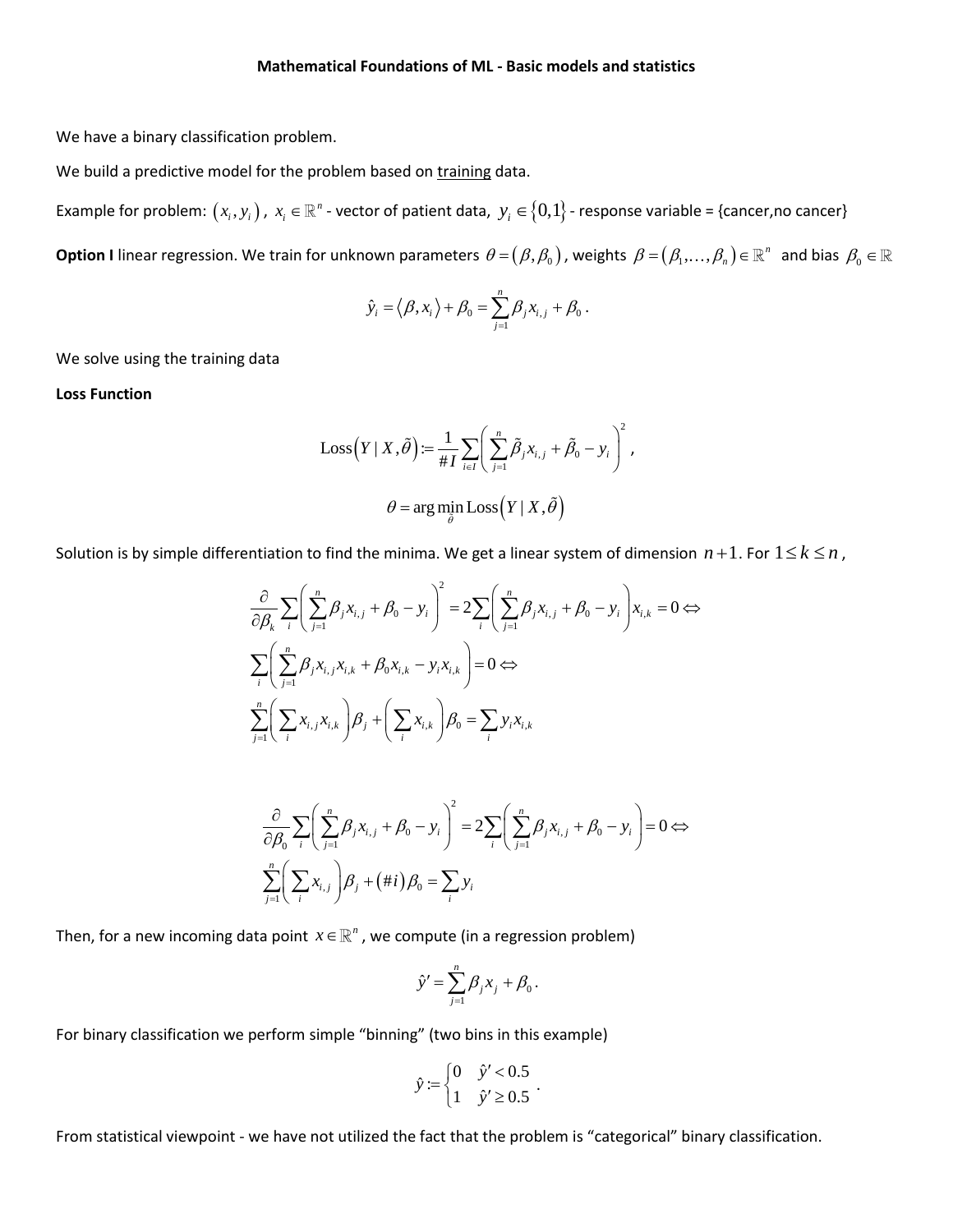From approximation theoretical perspective – We have not utilized the fact that we want to approximate a piecewise constant function with a boundary determined by a hyperplane.

#### **Logistic regression and SoftMax loss function**

 $(t) := \frac{1}{1}$  $t := \frac{1}{1+e^{-t}}$  $\sigma(t) = \frac{1}{1+e^{-t}}$ 

The logistic function



We then model with  $\,\theta\!:=\!\left\{\beta,\beta_{{\scriptscriptstyle 0}}\right\}\!\in\! \mathbb{R}^{n+1}$ 

$$
\hat{y}' = h_{\theta}\left(x\right) := \frac{1}{1 + e^{-\left(\langle \beta, x \rangle + \beta_0\right)}}.
$$

Statistical Modeling:  $Pr(\left| y \mid x, \theta \right) = h_{\theta}\left( x \right)^y \left( 1 - h_{\theta}\left( x \right) \right)^{1 - y}$ 

So we want to maximize the likelihood function

$$
L(\theta | x) = Pr(Y | X, \theta)
$$
  
= 
$$
\prod_{i \in I} Pr(y_i | x_i, \theta)
$$
  
= 
$$
\prod_{i \in I} h_{\theta}(x_i)^{y_i} (1 - h_{\theta}(x_i))^{1-y_i}
$$

One typically normalizes with the size of the data set and minimizes the negative log-likelihood  
\n
$$
-\frac{1}{\#I}\log L(\theta | x) = -\frac{1}{\#I}\log \prod_{i\in I} h_{\theta}(x_i)^{y_i} (1 - h_{\theta}(x_i))^{1-y_i}
$$
\n
$$
= -\frac{1}{\#I} \sum_{i\in I} y_i \log h_{\theta}(x_i) + (1 - y_i) \log (1 - h_{\theta}(x_i))
$$

This could be used on a pixel by pixel basis: the pixel is part of a segmentation or not.

Minimization via gradient descent methods (not a linear system like linear regression).

Also, this could be used for a multi-class problem where an image can have more than one label.

Suppose we have L classes. Each training vector  $x_i$  has L labels  $y_{i,k}$ ,  $k=1,\ldots,L$  . The modeling is done through  $\theta_{\scriptscriptstyle{k}}^{} = \left( \beta^{\scriptscriptstyle{k}} , \beta_{\scriptscriptstyle{0}}^{\scriptscriptstyle{k}} \right)^{}$ 

$$
L(\theta | x) = Pr(Y | X, \theta)
$$
  
= 
$$
\prod_{i \in I} \prod_{k=1}^{L} Pr(y_{i,k} | x_i, \theta_k)
$$
  
= 
$$
\prod_{i \in I} \prod_{k=1}^{L} h_{\theta_k}(x_i)^{y_{i,k}} (1 - h_{\theta_k}(x_i))^{1-y_{i,k}}
$$

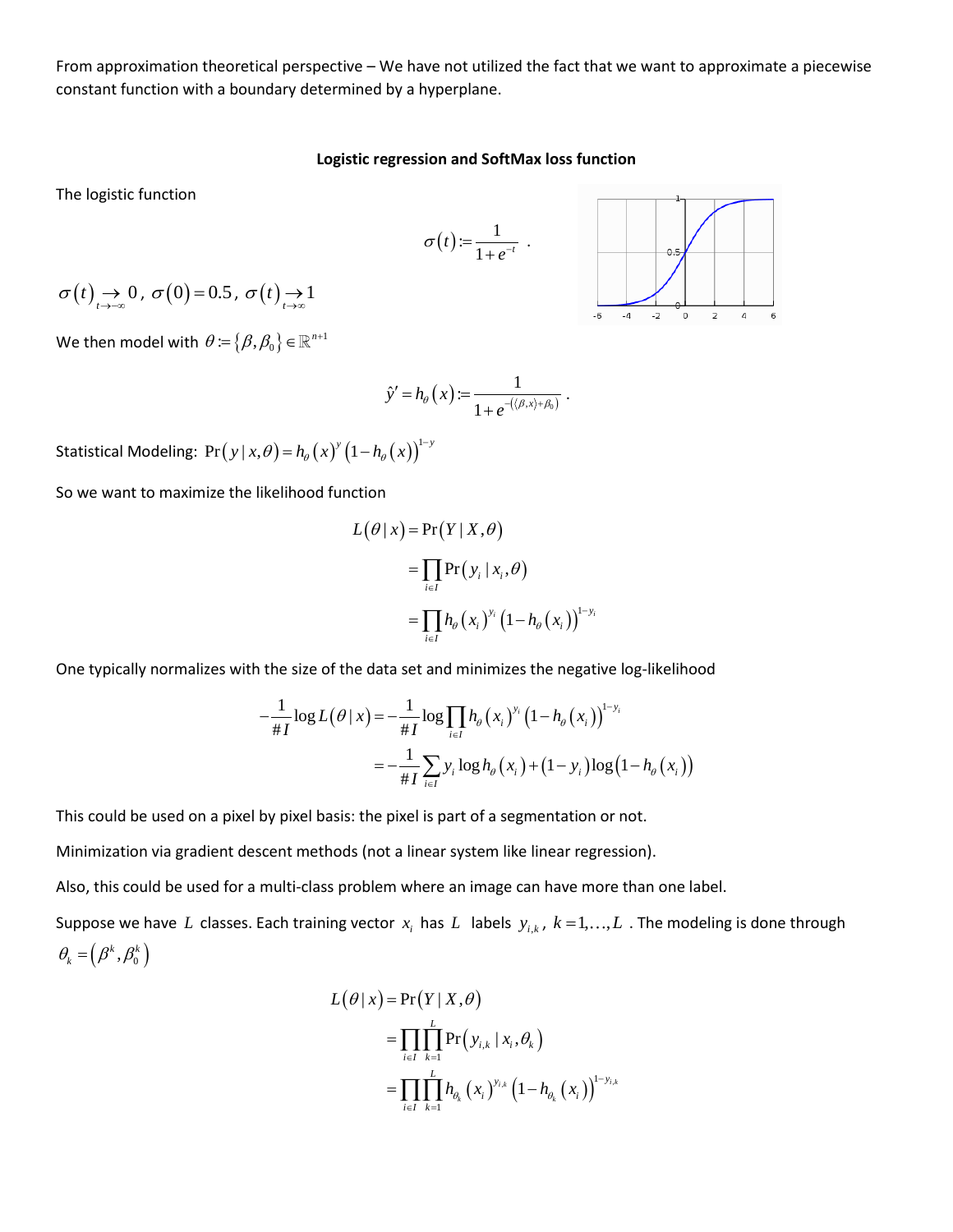$$
-\frac{1}{(\# I)L}\log L(\theta | x) = -\frac{1}{(\# I)L}\log \prod_{i \in I}\prod_{k=1}^{L} h_{\theta_k}\left(x_i\right)^{y_{i,k}}\left(1-h_{\theta_k}\left(x_i\right)\right)^{1-y_{i,k}} = -\frac{1}{(\# I)L}\sum_{i \in I}\sum_{k=1}^{L} y_{i,k}\log h_{\theta_k}\left(x_i\right) + \left(1-y_{i,k}\right)\log \left(1-h_{\theta_k}\left(x_i\right)\right)
$$

This is separable (!) if there is no additional joint architecture that creates the feature space *X* ! That is, one could minimize separately for  $1 \leq k \leq L$  ,

$$
-\frac{1}{(\# I)}\sum_{i\in I}y_{i,k}\log h_{\theta_{k}}(x_{i})+(1-y_{i,k})\log(1-h_{\theta_{k}}(x_{i}))\,.
$$

Examples of multi-class labels in computer vision: woman/girl/dress, etc.

#### **Soft-Max**

If we have a classification problem which is not (!) a multi-class problem and we want to encourage a choice, we apply a  $\text{soft-max technique. We use } \theta \!=\! \!\left\{ \!W \!\in\! M_{_{L \!\times\! n}}, \!b \!\in\! \mathbb{R}^L \right\} .$  We model, with  $\,w_k$  , the k-th row of  $W$  ,  $1 \!\leq\! k \!\leq\! L$  ,



The associated loss function is the minimization of the negative of the log-likelihood

$$
-\frac{1}{\#I}\sum_{i\in I}\log\bigl(\Pr(Y=y_i\mid\theta,x_i)\bigr).
$$

### **Basic Definitions**

Training set  $-$  We train the model using training data

Validation set - We have the option of using some 'holdout' data for hyper-parameter tuning

Testing set – We use 'ground truth' testing data to analyze the performance of the model.

Typical example – 70% training, 10% validation, 20% testing

Cross validation – A research technique where we randomly split the full set into (for example) 5 parts, build a model 5 times, each time testing on a different part after training on the remaining 4 parts. One can also randomly split the full set 5 times. We then average the error/accuracy by each model.

Inference –In applications, we apply the model to incoming unlabeled data.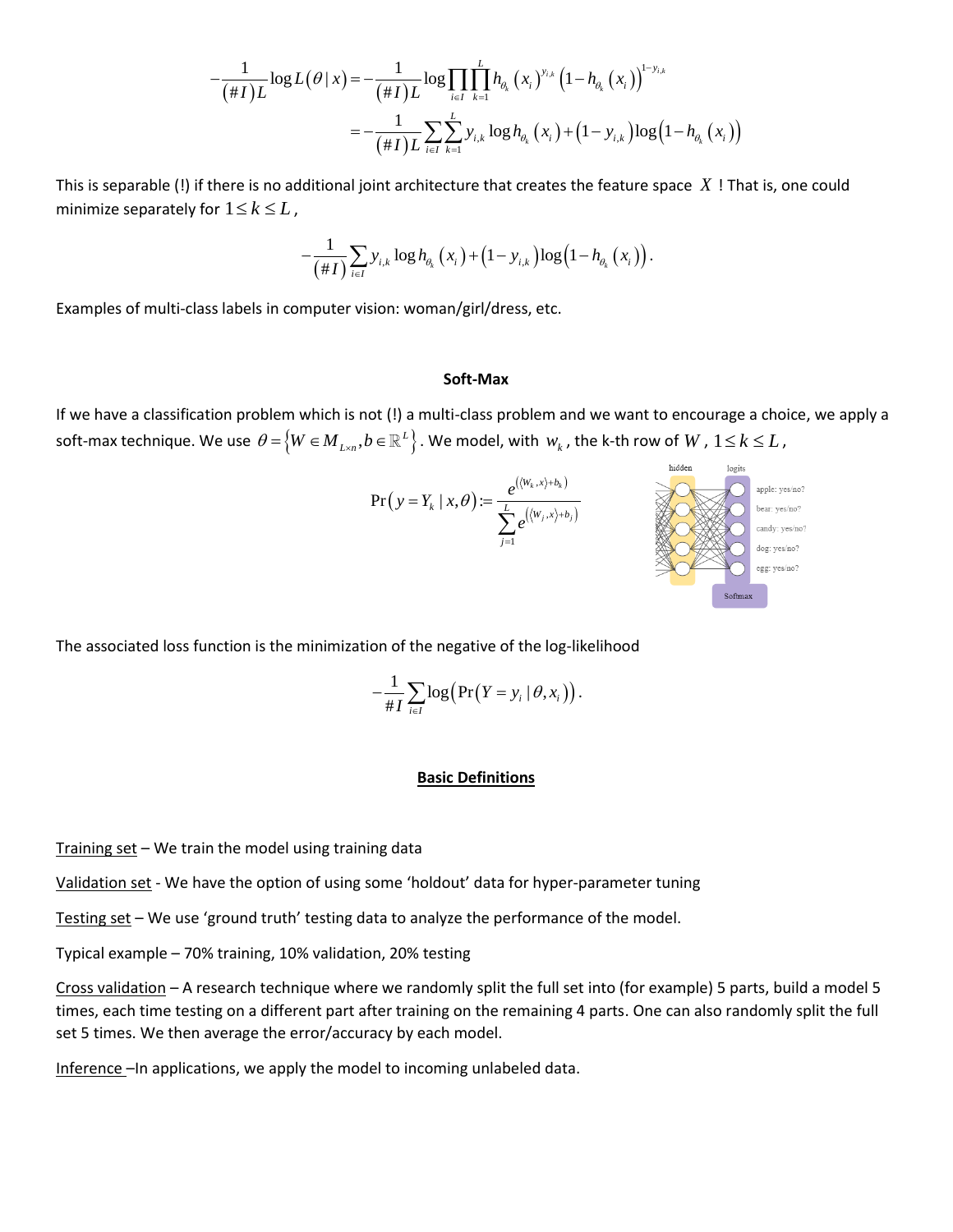## **Confusion matrix**

|                  | Actual                 |                     |                        |  |  |  |
|------------------|------------------------|---------------------|------------------------|--|--|--|
| <b>Predicted</b> |                        | Categorical         | <b>Non-Categorical</b> |  |  |  |
|                  | Categorical            | True Positive (TP)  | False Positive (FP)    |  |  |  |
|                  | <b>Non-Categorical</b> | False Negative (FN) | True Negative (TN)     |  |  |  |

## FP = Type I Error, FN = Type II Error

We can obviously create a confusion matrix for arbitrary number of classes

|           | <b>Actual</b> |         |         |          |          |         |  |  |
|-----------|---------------|---------|---------|----------|----------|---------|--|--|
|           |               | Class 1 | Class 2 | $\cdots$ | $\cdots$ | Class L |  |  |
| Predicted | Class 1       |         |         |          |          |         |  |  |
|           | Class 2       |         |         |          |          |         |  |  |
|           |               |         |         |          |          |         |  |  |
|           | Class L       |         |         |          |          |         |  |  |

Optimally, outside the diagonal we hope to get small numbers/%.

**Definition: Accuracy. The simplest form of measurement** 

$$
\frac{TP + TN}{P + N} = \frac{TP + TN}{(TP + FN) + (TN + FP)}
$$

Accuracy is problematic in "rare events cases". Suppose that we have a positives for 0.1% of the time. Then, a 'stupid' model that predicts Negtive for each sample has accuracy 99.9%.

# **Definitions**

$$
\underline{\text{Sensitivity, Recall, True Positive Rate}} \frac{TP}{P} = \frac{TP}{TP + FN}
$$

e.g.: what % of the cancer patients did the model find?

e.g. in document retrieval : relevant and retrieved / relevant

The 'stupid' model that always predicts Negative will have recall = 0.

Specificity, True Negative (False) Rate 
$$
\frac{TN}{N} = \frac{TN}{TN + FP}
$$

$$
\frac{\text{Averaged accuracy}}{2} \frac{1}{2} \left( \frac{TP}{P} + \frac{TN}{N} \right)
$$

Precision (Positive Prediction Value) 
$$
\frac{TP}{TP + FP}
$$

e.g in document retrieval : Relevant and retrieved / all retrieved